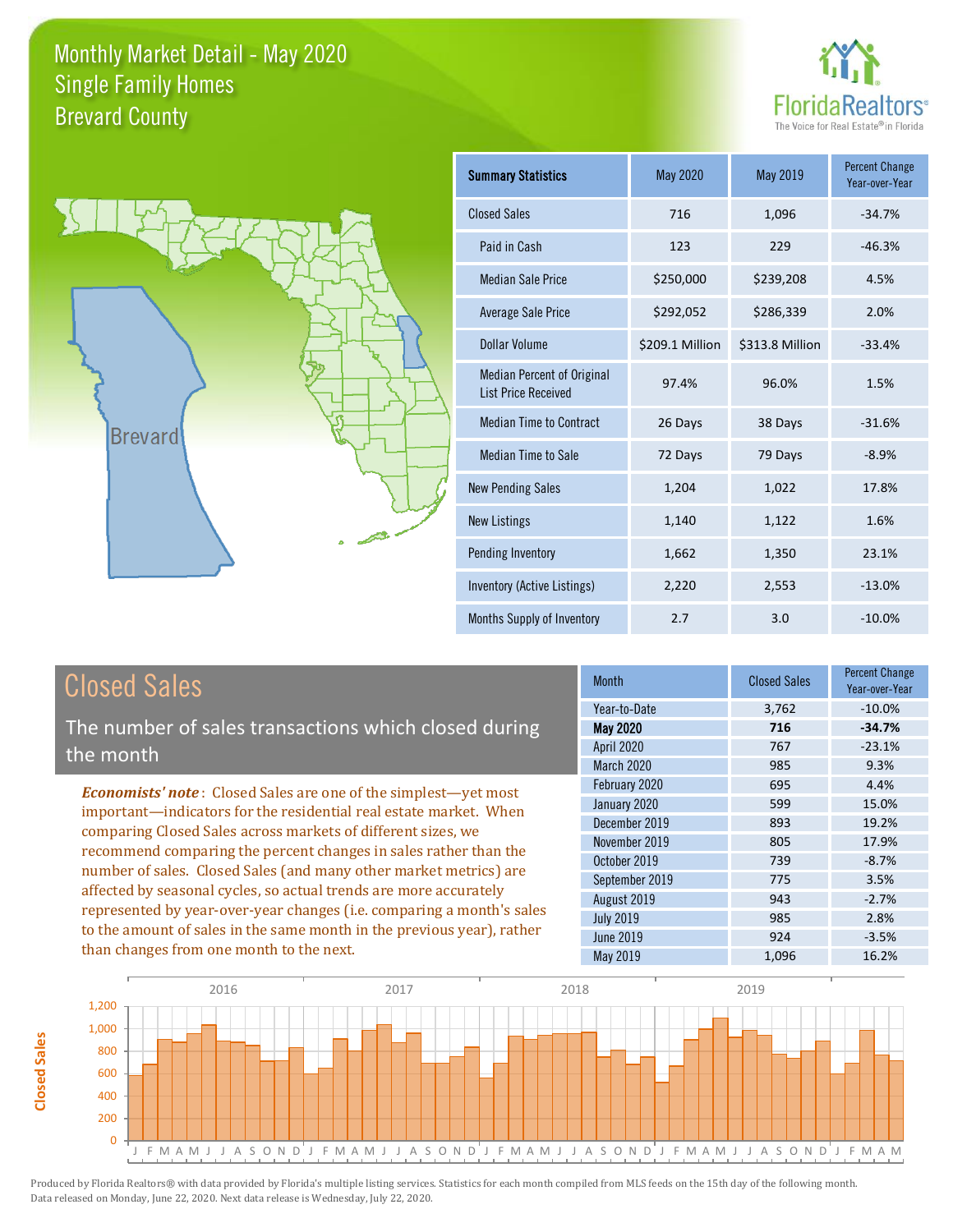this statistic should be interpreted with care.



204 1.0%

| Cash Sales                                                                     | <b>Month</b>      | <b>Cash Sales</b> | <b>Percent Change</b><br>Year-over-Year |
|--------------------------------------------------------------------------------|-------------------|-------------------|-----------------------------------------|
|                                                                                | Year-to-Date      | 720               | $-24.5%$                                |
| The number of Closed Sales during the month in which                           | <b>May 2020</b>   | 123               | $-46.3%$                                |
| buyers exclusively paid in cash                                                | <b>April 2020</b> | 103               | $-50.5%$                                |
|                                                                                | <b>March 2020</b> | 183               | $-2.1%$                                 |
|                                                                                | February 2020     | 146               | $-18.4%$                                |
|                                                                                | January 2020      | 165               | 9.3%                                    |
| <b>Economists' note:</b> Cash Sales can be a useful indicator of the extent to | December 2019     | 168               | $-4.5%$                                 |
| which investors are participating in the market. Why? Investors are            | November 2019     | 170               | 13.3%                                   |
| far more likely to have the funds to purchase a home available up front,       | October 2019      | 162               | $-26.0%$                                |
| whereas the typical homebuyer requires a mortgage or some other                | September 2019    | 154               | $-16.3%$                                |
| form of financing. There are, of course, many possible exceptions, so          | August 2019       | 197               | $-10.9%$                                |



# Cash Sales as a Percentage of Closed Sales

The percentage of Closed Sales during the month which were Cash Sales

*Economists' note* : This statistic is simply another way of viewing Cash Sales. The remaining percentages of Closed Sales (i.e. those not paid fully in cash) each month involved some sort of financing, such as mortgages, owner/seller financing, assumed loans, etc.

| <b>Month</b>      | <b>Percent of Closed</b><br>Sales Paid in Cash | <b>Percent Change</b><br>Year-over-Year |
|-------------------|------------------------------------------------|-----------------------------------------|
| Year-to-Date      | 19.1%                                          | $-16.2%$                                |
| <b>May 2020</b>   | 17.2%                                          | $-17.7%$                                |
| April 2020        | 13.4%                                          | $-35.6%$                                |
| <b>March 2020</b> | 18.6%                                          | $-10.6%$                                |
| February 2020     | 21.0%                                          | $-21.9%$                                |
| January 2020      | 27.5%                                          | $-5.2%$                                 |
| December 2019     | 18.8%                                          | $-20.0%$                                |
| November 2019     | 21.1%                                          | $-4.1%$                                 |
| October 2019      | 21.9%                                          | $-19.2%$                                |
| September 2019    | 19.9%                                          | $-19.1%$                                |
| August 2019       | 20.9%                                          | $-8.3%$                                 |
| <b>July 2019</b>  | 20.7%                                          | $-1.9%$                                 |
| June 2019         | 18.9%                                          | $-6.0%$                                 |
| <b>May 2019</b>   | 20.9%                                          | $-3.2%$                                 |

June 2019 **175** -9.3%

July 2019

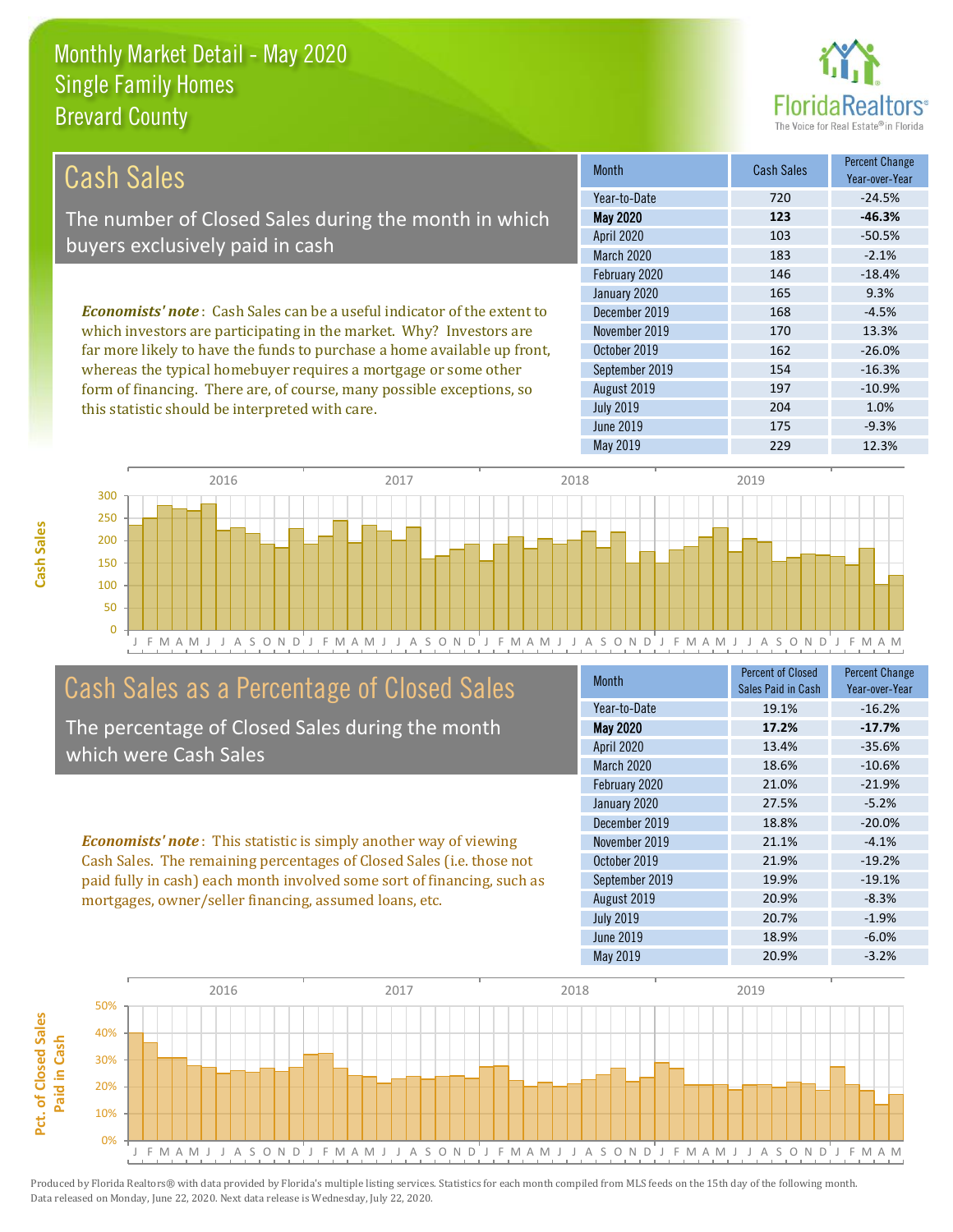

#### *Economists' note* : Median Sale Price is our preferred summary statistic for price activity because, unlike Average Sale Price, Median Sale Price is not sensitive to high sale prices for small numbers of homes that may not be characteristic of the market area. Keep in mind that median price trends over time are not always solely caused by changes in the general value of local real estate. Median sale price only reflects the values of the homes that *sold* each month, and the mix of the types of homes that sell can change over time. May 2019 **\$239,208** 6.3% July 2019 **\$244,000 6.6%** June 2019 **\$248,000** \$248,000 7.8% September 2019 **\$240,000** 2.1% August 2019 **\$234,000** -0.4% \$248,000 7.8% January 2020 \$240,982 5.5% October 2019 **\$240,000** \$240,000 4.3% April 2020 \$255,000 7.1% March 2020 \$259,571 14.0% December 2019 **\$248,000** 8.3% November 2019 **\$240,000** 6.5% February 2020 Month Median Sale Price Percent Change Year-over-Year May 2020 **6250,000 4.5%** Year-to-Date \$251,500 7.9% 2016 2017 2017 2018 2019 2019 Median Sale Price The median sale price reported for the month (i.e. 50% of sales were above and 50% of sales were below)



# Average Sale Price

The average sale price reported for the month (i.e. total sales in dollars divided by the number of sales)

*Economists' note* : Usually, we prefer Median Sale Price over Average Sale Price as a summary statistic for home prices. However, Average Sale Price does have its uses—particularly when it is analyzed alongside the Median Sale Price. For one, the relative difference between the two statistics can provide some insight into the market for higher-end homes in an area.

| <b>Month</b>      | <b>Average Sale Price</b> | <b>Percent Change</b><br>Year-over-Year |
|-------------------|---------------------------|-----------------------------------------|
| Year-to-Date      | \$297,371                 | 7.0%                                    |
| <b>May 2020</b>   | \$292,052                 | 2.0%                                    |
| April 2020        | \$304,395                 | 8.1%                                    |
| <b>March 2020</b> | \$304,720                 | 11.3%                                   |
| February 2020     | \$296,760                 | 8.0%                                    |
| January 2020      | \$283,356                 | 7.1%                                    |
| December 2019     | \$299,130                 | 8.5%                                    |
| November 2019     | \$286,042                 | 6.2%                                    |
| October 2019      | \$275,095                 | $-0.4%$                                 |
| September 2019    | \$274,869                 | 0.4%                                    |
| August 2019       | \$289,399                 | 6.1%                                    |
| <b>July 2019</b>  | \$289,093                 | 7.1%                                    |
| <b>June 2019</b>  | \$292,226                 | 6.5%                                    |
| May 2019          | \$286,339                 | 5.1%                                    |



**Average Sale Price**

**Average Sale Price**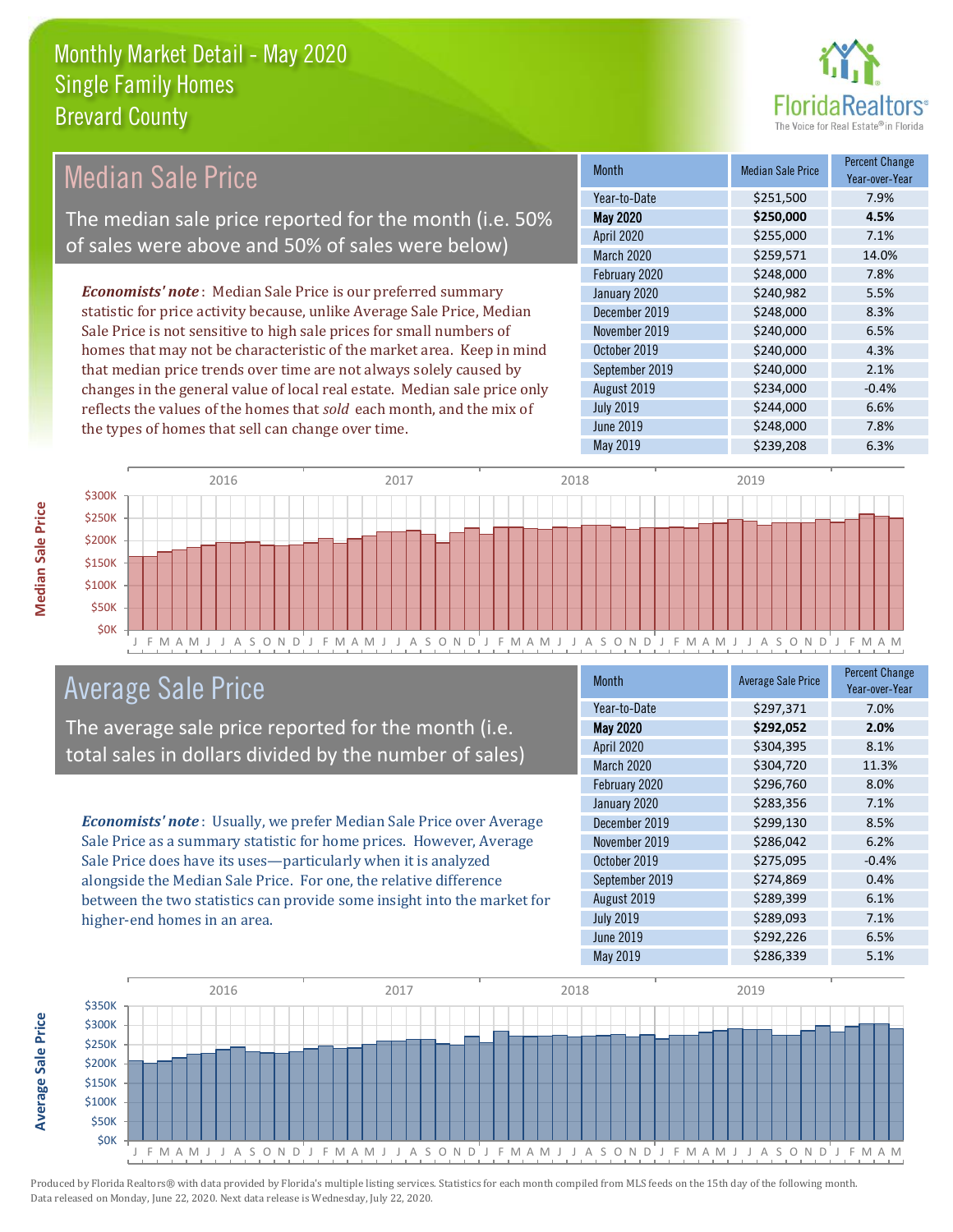

### Dollar Volume

The sum of the sale prices for all sales which closed during the month

*Economists' note* : Dollar Volume is simply the sum of all sale prices in a given time period, and can quickly be calculated by multiplying Closed Sales by Average Sale Price. It is a strong indicator of the health of the real estate industry in a market, and is of particular interest to real estate professionals, investors, analysts, and government agencies. Potential home sellers and home buyers, on the other hand, will likely be better served by paying attention to trends in the two components of Dollar Volume (i.e. sales and prices) individually.

| <b>Month</b>     | Dollar Volume   | <b>Percent Change</b><br>Year-over-Year |
|------------------|-----------------|-----------------------------------------|
| Year-to-Date     | \$1.1 Billion   | $-3.8%$                                 |
| <b>May 2020</b>  | \$209.1 Million | $-33.4%$                                |
| April 2020       | \$233.5 Million | $-17.0%$                                |
| March 2020       | \$300.1 Million | 21.6%                                   |
| February 2020    | \$206.2 Million | 12.8%                                   |
| January 2020     | \$169.7 Million | 23.1%                                   |
| December 2019    | \$267.1 Million | 29.4%                                   |
| November 2019    | \$230.3 Million | 25.1%                                   |
| October 2019     | \$203.3 Million | $-9.0%$                                 |
| September 2019   | \$213.0 Million | 3.9%                                    |
| August 2019      | \$272.9 Million | 3.2%                                    |
| <b>July 2019</b> | \$284.8 Million | 10.1%                                   |
| <b>June 2019</b> | \$270.0 Million | 2.7%                                    |
| <b>May 2019</b>  | \$313.8 Million | 22.2%                                   |



# Median Percent of Original List Price Received

The median of the sale price (as a percentage of the original list price) across all properties selling during the month

*Economists' note* : The Median Percent of Original List Price Received is useful as an indicator of market recovery, since it typically rises as buyers realize that the market may be moving away from them and they need to match the selling price (or better it) in order to get a contract on the house. This is usually the last measure to indicate a market has shifted from down to up, so it is what we would call a *lagging* indicator.

| <b>Month</b>      | Med. Pct. of Orig.<br><b>List Price Received</b> | <b>Percent Change</b><br>Year-over-Year |
|-------------------|--------------------------------------------------|-----------------------------------------|
| Year-to-Date      | 97.2%                                            | 1.6%                                    |
| <b>May 2020</b>   | 97.4%                                            | 1.5%                                    |
| April 2020        | 97.6%                                            | 1.8%                                    |
| <b>March 2020</b> | 97.3%                                            | 1.6%                                    |
| February 2020     | 97.1%                                            | 1.9%                                    |
| January 2020      | 96.5%                                            | 1.5%                                    |
| December 2019     | 96.9%                                            | 1.6%                                    |
| November 2019     | 97.1%                                            | 1.1%                                    |
| October 2019      | 96.6%                                            | 0.6%                                    |
| September 2019    | 97.0%                                            | 0.5%                                    |
| August 2019       | 96.7%                                            | 0.1%                                    |
| <b>July 2019</b>  | 96.5%                                            | 0.0%                                    |
| <b>June 2019</b>  | 96.7%                                            | $-0.2%$                                 |
| May 2019          | 96.0%                                            | $-0.7%$                                 |

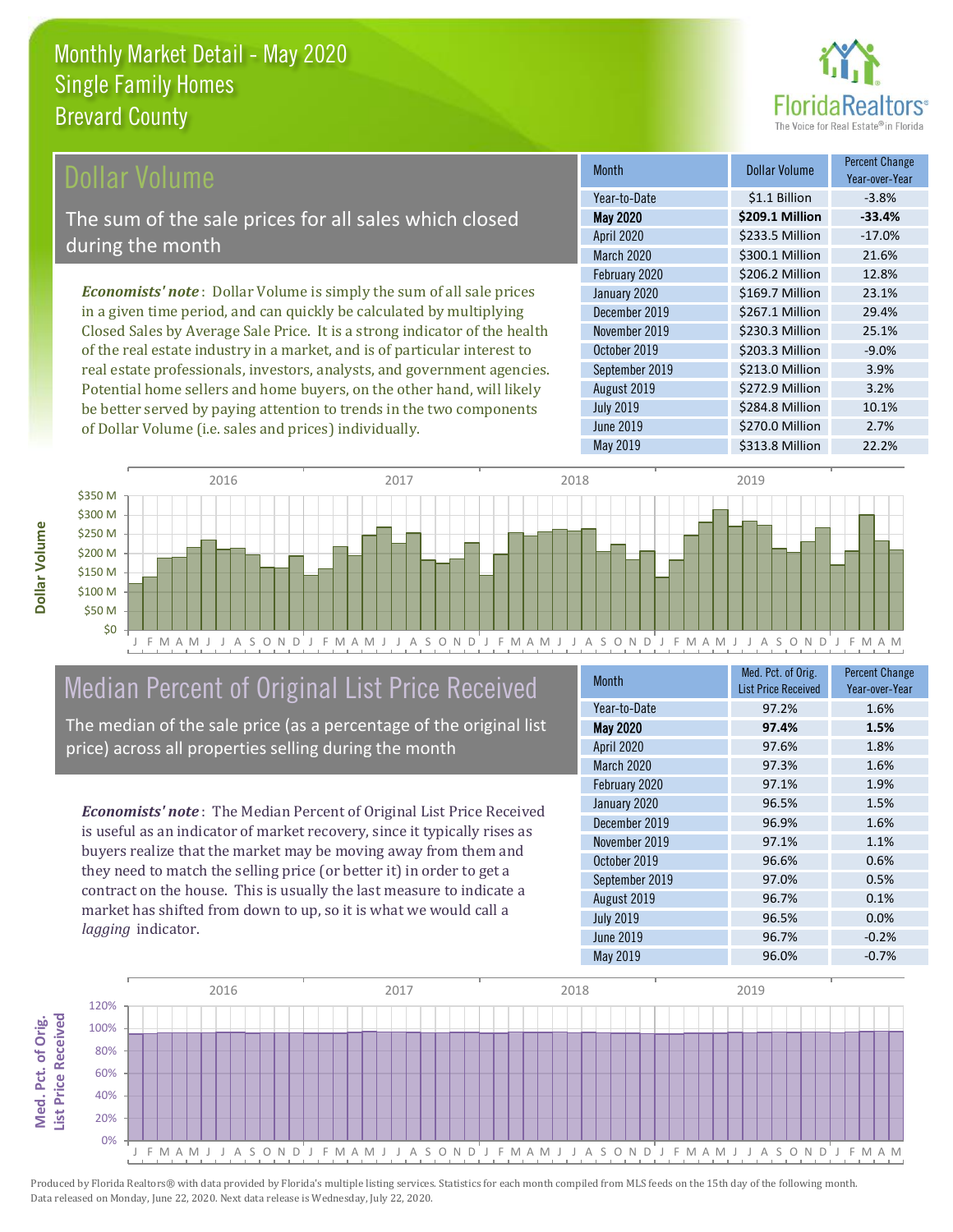

# Median Time to Contract

The median number of days between the listing date and contract date for all Closed Sales during the month

*Economists' note* : Like Time to Sale, Time to Contract is a measure of the length of the home selling process calculated for sales which closed during the month. The difference is that Time to Contract measures the number of days between the initial listing of a property and the signing of the contract which eventually led to the closing of the sale. When the gap between Median Time to Contract and Median Time to Sale grows, it is usually a sign of longer closing times and/or declining numbers of cash sales.

| Month            | <b>Median Time to</b><br>Contract | <b>Percent Change</b><br>Year-over-Year |
|------------------|-----------------------------------|-----------------------------------------|
| Year-to-Date     | 30 Days                           | $-33.3%$                                |
| <b>May 2020</b>  | 26 Days                           | $-31.6%$                                |
| April 2020       | 20 Days                           | $-51.2%$                                |
| March 2020       | 31 Days                           | $-36.7%$                                |
| February 2020    | 38 Days                           | $-33.3%$                                |
| January 2020     | 36 Days                           | $-33.3%$                                |
| December 2019    | 30 Days                           | $-31.8%$                                |
| November 2019    | 29 Days                           | $-25.6%$                                |
| October 2019     | 38 Days                           | 11.8%                                   |
| September 2019   | 31 Days                           | 3.3%                                    |
| August 2019      | 30 Days                           | $-6.3%$                                 |
| <b>July 2019</b> | 32 Days                           | 10.3%                                   |
| <b>June 2019</b> | 36 Days                           | 38.5%                                   |
| May 2019         | 38 Days                           | 40.7%                                   |





F M A M J J A S O N D<sup>'</sup>J F M A M J J A S O N D<sup>'</sup>J F M A M J J A S O N D<sup>'</sup>J F M A M J J A S O N D<sup>'</sup>J F M A M

Median Time to Sale

 $\Omega$ 

The median number of days between the listing date and closing date for all Closed Sales during the month

*Economists' note* : Time to Sale is a measure of the length of the home selling process, calculated as the number of days between the initial listing of a property and the closing of the sale. *Median* Time to Sale is the amount of time the "middle" property selling this month was on the market. That is, 50% of homes selling this month took *less* time to sell, and 50% of homes took *more* time to sell. Median Time to Sale gives a more accurate picture than Average Time to Sale, which can be skewed upward by small numbers of properties taking an abnormally long time to sell.

| <b>Month</b>      | <b>Median Time to Sale</b> | <b>Percent Change</b><br>Year-over-Year |
|-------------------|----------------------------|-----------------------------------------|
| Year-to-Date      | 75 Days                    | $-11.8%$                                |
| <b>May 2020</b>   | 72 Days                    | $-8.9%$                                 |
| <b>April 2020</b> | 63 Days                    | $-20.3%$                                |
| <b>March 2020</b> | 75 Days                    | $-16.7%$                                |
| February 2020     | 83 Days                    | $-11.7%$                                |
| January 2020      | 79 Days                    | $-14.1%$                                |
| December 2019     | 69 Days                    | $-15.9%$                                |
| November 2019     | 67 Days                    | $-15.2%$                                |
| October 2019      | 77 Days                    | 5.5%                                    |
| September 2019    | 73 Days                    | 2.8%                                    |
| August 2019       | 71 Days                    | 0.0%                                    |
| <b>July 2019</b>  | 74 Days                    | 7.2%                                    |
| <b>June 2019</b>  | 75 Days                    | 11.9%                                   |
| May 2019          | 79 Days                    | 17.9%                                   |

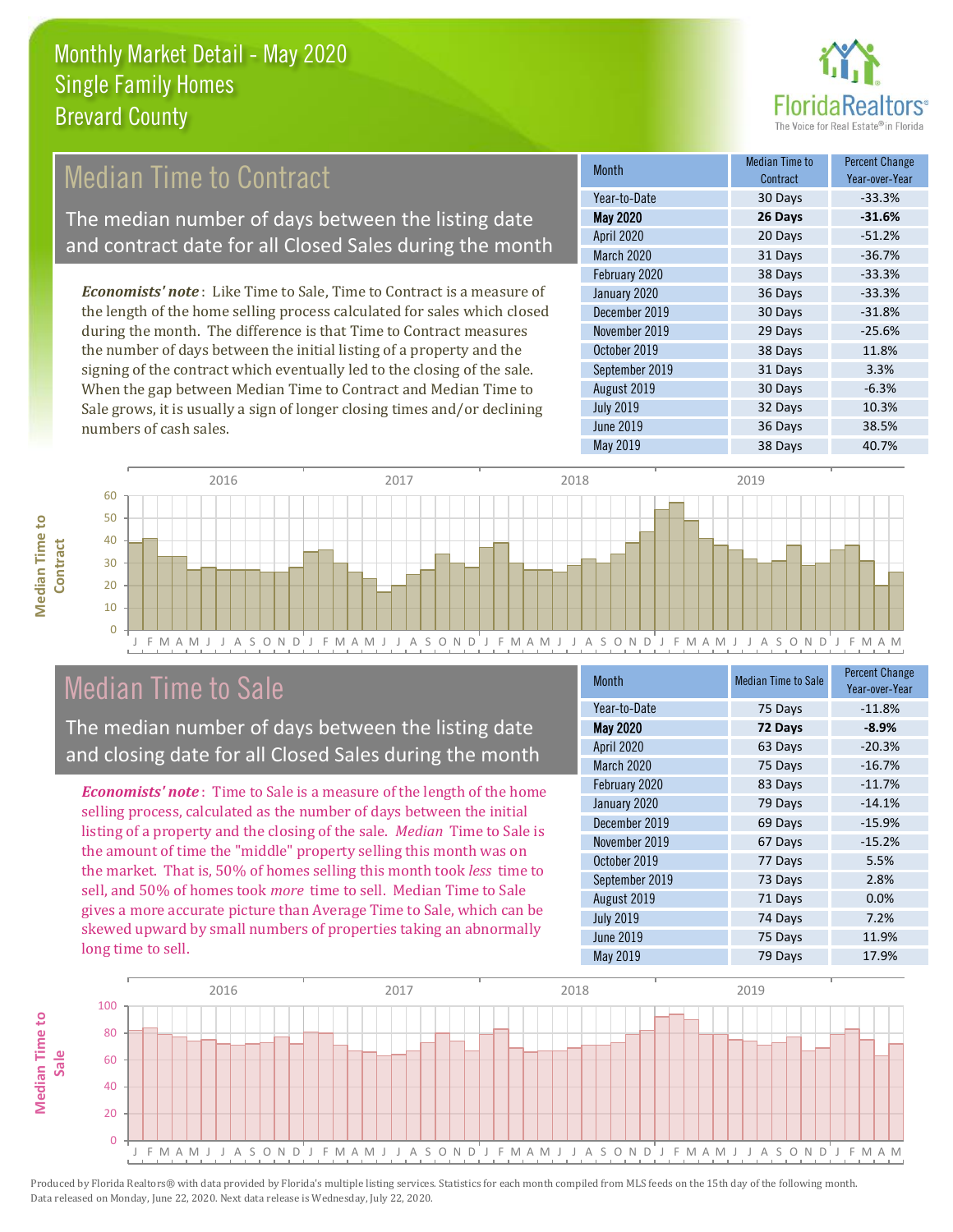

| New Pending Sales                                                             | <b>Month</b>      | <b>New Pending Sales</b> | <b>Percent Change</b><br>Year-over-Year |
|-------------------------------------------------------------------------------|-------------------|--------------------------|-----------------------------------------|
|                                                                               | Year-to-Date      | 4,896                    | $-3.6%$                                 |
| The number of listed properties that went under                               | <b>May 2020</b>   | 1.204                    | 17.8%                                   |
| contract during the month                                                     | <b>April 2020</b> | 734                      | $-35.5%$                                |
|                                                                               | <b>March 2020</b> | 930                      | $-18.8%$                                |
|                                                                               | February 2020     | 1,075                    | 16.2%                                   |
| <b>Economists' note:</b> Because of the typical length of time it takes for a | January 2020      | 953                      | 12.0%                                   |
| sale to close, economists consider Pending Sales to be a decent               | December 2019     | 688                      | 12.4%                                   |
| indicator of potential future Closed Sales. It is important to bear in        | November 2019     | 828                      | 22.8%                                   |
| mind, however, that not all Pending Sales will be closed successfully.        | October 2019      | 935                      | 22.7%                                   |
| So, the effectiveness of Pending Sales as a future indicator of Closed        | September 2019    | 784                      | $-1.4%$                                 |
| Sales is susceptible to changes in market conditions such as the              | August 2019       | 893                      | $-1.0%$                                 |



# New Listings

distressed properties for sale.

The number of properties put onto the market during the month

availability of financing for homebuyers and the inventory of

*Economists' note* : New Listings tend to rise in delayed response to increasing prices, so they are often seen as a lagging indicator of market health. As prices rise, potential sellers raise their estimations of value—and in the most recent cycle, rising prices have freed up many potential sellers who were previously underwater on their mortgages. Note that in our calculations, we take care to not include properties that were recently taken off the market and quickly relisted, since these are not really *new* listings.

| <b>Month</b>      | <b>New Listings</b> | <b>Percent Change</b><br>Year-over-Year |
|-------------------|---------------------|-----------------------------------------|
| Year-to-Date      | 5,440               | $-0.6%$                                 |
| <b>May 2020</b>   | 1,140               | 1.6%                                    |
| April 2020        | 904                 | $-16.9%$                                |
| <b>March 2020</b> | 1,216               | 8.5%                                    |
| February 2020     | 1,110               | 4.7%                                    |
| January 2020      | 1,070               | $-1.3%$                                 |
| December 2019     | 750                 | 7.1%                                    |
| November 2019     | 959                 | 1.2%                                    |
| October 2019      | 1,092               | 4.0%                                    |
| September 2019    | 909                 | $-2.5%$                                 |
| August 2019       | 983                 | $-19.1%$                                |
| <b>July 2019</b>  | 1,091               | 0.6%                                    |
| June 2019         | 1,023               | $-10.3%$                                |
| May 2019          | 1,122               | $-16.0%$                                |

July 2019 1,005 7.7% June 2019 **988** 0.3%



Produced by Florida Realtors® with data provided by Florida's multiple listing services. Statistics for each month compiled from MLS feeds on the 15th day of the following month. Data released on Monday, June 22, 2020. Next data release is Wednesday, July 22, 2020.

**New Listings**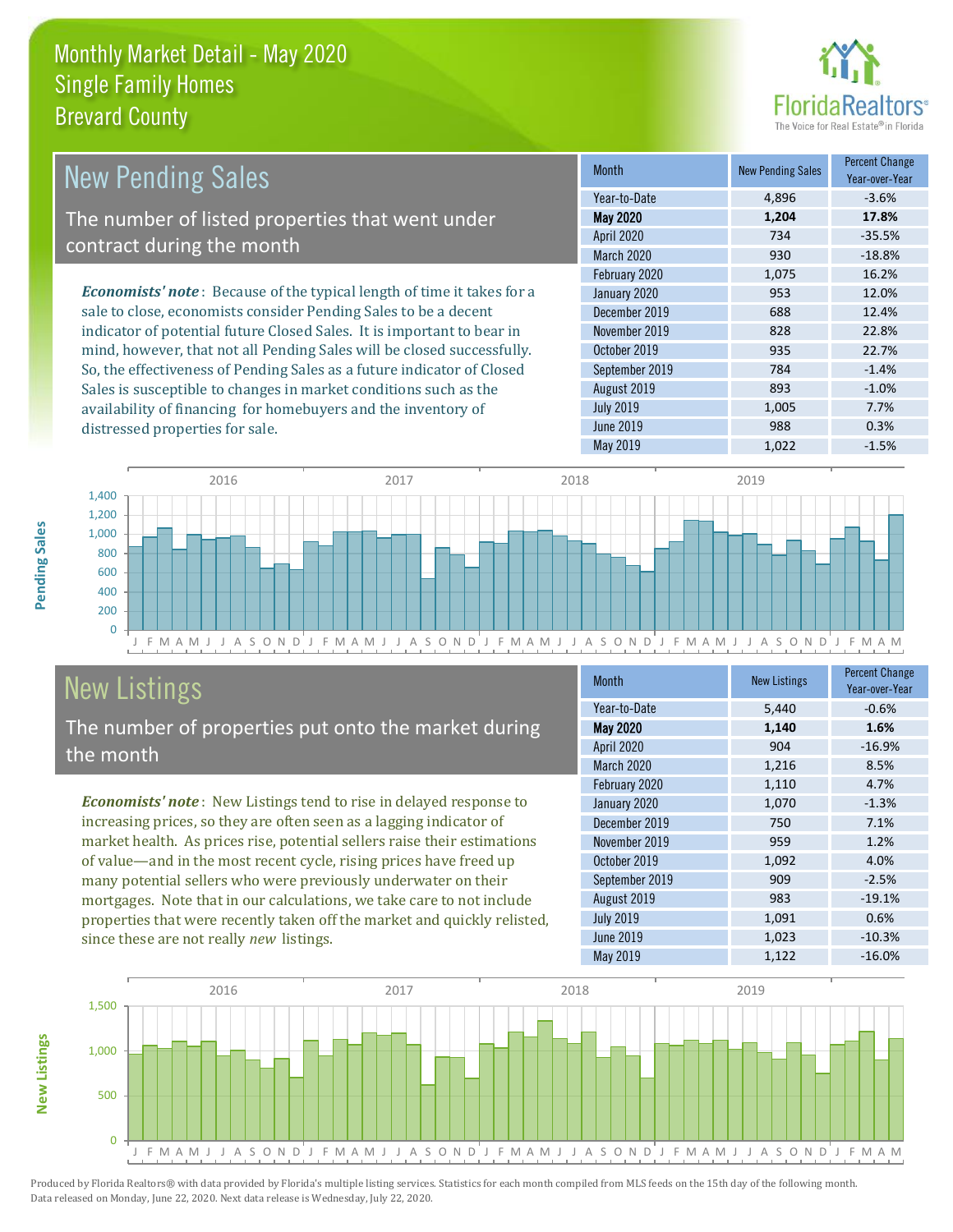

## Inventory (Active Listings) The number of property listings active at the end of the month

*Economists' note* : There are a number of ways to define and calculate Inventory. Our method is to simply count the number of active listings on the last day of the month, and hold this number to compare with the same month the following year. Inventory rises when New Listings are outpacing the number of listings that go off-market (regardless of whether they actually sell). Likewise, it falls when New Listings aren't keeping up with the rate at which homes are going off-market.

| <b>Month</b>             | Inventory | <b>Percent Change</b><br>Year-over-Year |
|--------------------------|-----------|-----------------------------------------|
| <b>YTD (Monthly Avg)</b> | 2,311     | $-16.3%$                                |
| <b>May 2020</b>          | 2,220     | $-13.0%$                                |
| April 2020               | 2,436     | $-5.8%$                                 |
| <b>March 2020</b>        | 2,387     | $-13.8%$                                |
| February 2020            | 2,238     | $-24.2%$                                |
| January 2020             | 2,272     | $-22.9%$                                |
| December 2019            | 2,235     | $-20.4%$                                |
| November 2019            | 2,332     | $-20.1%$                                |
| October 2019             | 2,348     | $-16.3%$                                |
| September 2019           | 2,313     | $-12.1%$                                |
| August 2019              | 2,314     | $-15.2%$                                |
| <b>July 2019</b>         | 2,405     | $-6.3%$                                 |
| June 2019                | 2,433     | $-3.3%$                                 |
| May 2019                 | 2,553     | $-0.2%$                                 |



# Months Supply of Inventory

An estimate of the number of months it will take to deplete the current Inventory given recent sales rates

*Economists' note* : MSI is a useful indicator of market conditions. The benchmark for a balanced market (favoring neither buyer nor seller) is 5.5 months of inventory. Anything higher is traditionally a buyers' market, and anything lower is a sellers' market. There is no single accepted way of calculating MSI. A common method is to divide current Inventory by the most recent month's Closed Sales count, but this count is a usually poor predictor of future Closed Sales due to seasonal cycles. To eliminate seasonal effects, we use the 12-month average of monthly Closed Sales instead.

| Month                    | <b>Months Supply</b> | <b>Percent Change</b><br>Year-over-Year |
|--------------------------|----------------------|-----------------------------------------|
| <b>YTD (Monthly Avg)</b> | 3.0                  | $-9.1%$                                 |
| <b>May 2020</b>          | 2.7                  | $-10.0%$                                |
| April 2020               | 2.9                  | $-6.5%$                                 |
| March 2020               | 2.7                  | $-20.6%$                                |
| February 2020            | 2.6                  | $-27.8%$                                |
| January 2020             | 2.6                  | $-27.8%$                                |
| December 2019            | 2.6                  | $-23.5%$                                |
| November 2019            | 2.8                  | $-20.0%$                                |
| October 2019             | 2.8                  | $-15.2%$                                |
| September 2019           | 2.8                  | $-12.5%$                                |
| August 2019              | 2.8                  | $-15.2%$                                |
| <b>July 2019</b>         | 2.9                  | $-6.5%$                                 |
| <b>June 2019</b>         | 2.9                  | $-6.5%$                                 |
| <b>May 2019</b>          | 3.0                  | $-3.2%$                                 |

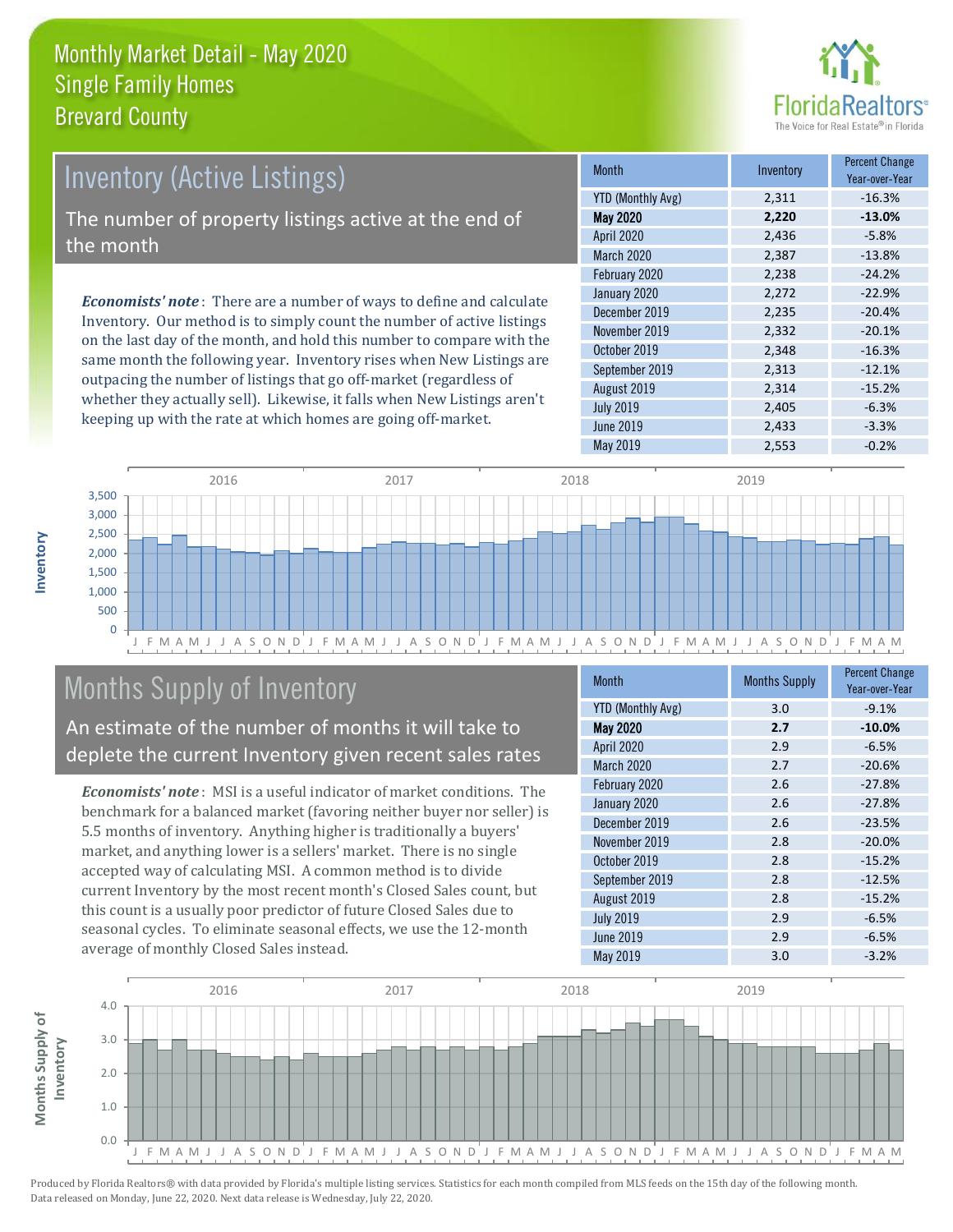

#### $$100,000 - $149,999$  47 -47.2% Sale Price Closed Sales Percent Change Year-over-Year Less than \$50,000 2 33.3% \$50,000 - \$99,999 13 -43.5% \$150,000 - \$199,999 143 -41.2% \$200,000 - \$249,999 152 -33.0% \$400,000 - \$599,999 86 -39.0% \$600,000 - \$999,999 32 -13.5% *Economists' note:* Closed Sales are one of the simplest—yet most important—indicators for the residential real estate market. When comparing Closed Sales across markets of different sizes, we recommend comparing the percent changes in sales rather than the number of sales. Closed Sales (and many other market metrics) are affected by seasonal cycles, so actual trends are more accurately represented by year-over-year changes (i.e. comparing a month's sales to the amount of sales in the same month in the previous year), rather than changes from one month to the next. \$1,000,000 or more 4  $-63.6\%$  $$250.000 - $299.999$  111  $-25.0\%$ \$300,000 - \$399,999 126 -27.6% 300 **May 2019** May 2020 300 Closed Sales by Sale Price The number of sales transactions which closed during the month



### Median Time to Contract by Sale Price The median number of days between the listing date and contract date for all Closed Sales during the month

*Economists' note* : Like Time to Sale, Time to Contract is a measure of the length of the home selling process calculated for sales which closed during the month. The difference is that Time to Contract measures the number of days between the initial listing of a property and the signing of the contract which eventually led to the closing of the sale. When the gap between Median Time to Contract and Median Time to Sale grows, it is usually a sign of longer closing times and/or declining numbers of cash sales.

| Sale Price            | Median Time to<br>Contract | <b>Percent Change</b><br>Year-over-Year |
|-----------------------|----------------------------|-----------------------------------------|
| Less than \$50,000    | 109 Days                   | 1716.7%                                 |
| $$50,000 - $99,999$   | 36 Days                    | 157.1%                                  |
| $$100,000 - $149,999$ | 15 Days                    | $-48.3%$                                |
| $$150,000 - $199,999$ | 30 Days                    | 30.4%                                   |
| \$200,000 - \$249,999 | 25 Days                    | $-35.9%$                                |
| \$250,000 - \$299,999 | 31 Days                    | $-20.5%$                                |
| \$300,000 - \$399,999 | 26 Days                    | $-50.9%$                                |
| \$400,000 - \$599,999 | 28 Days                    | $-54.8%$                                |
| \$600,000 - \$999,999 | 22 Days                    | $-75.3%$                                |
| \$1,000,000 or more   | 88 Days                    | $-3.3%$                                 |



Produced by Florida Realtors® with data provided by Florida's multiple listing services. Statistics for each month compiled from MLS feeds on the 15th day of the following month. Data released on Monday, June 22, 2020. Next data release is Wednesday, July 22, 2020.

**Median Time to Contract**

**Median Time to Contract**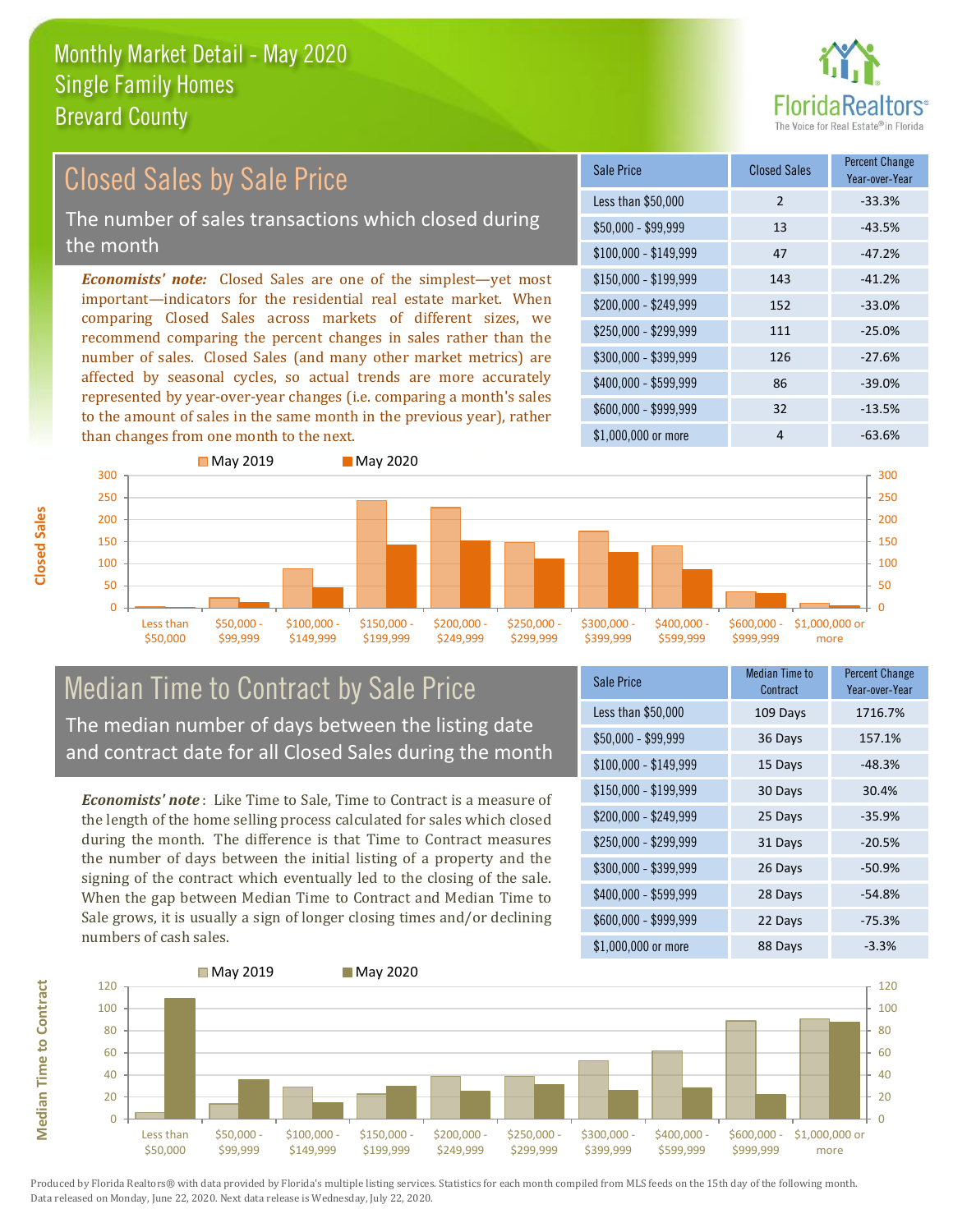

# New Listings by Initial Listing Price The number of properties put onto the market during

the month

*Economists' note:* New Listings tend to rise in delayed response to increasing prices, so they are often seen as a lagging indicator of market health. As prices rise, potential sellers raise their estimations of value—and in the most recent cycle, rising prices have freed up many potential sellers who were previously underwater on their mortgages. Note that in our calculations, we take care to not include properties that were recently taken off the market and quickly relisted, since these are not really *new* listings.

| <b>Initial Listing Price</b> | <b>New Listings</b> | <b>Percent Change</b><br>Year-over-Year |
|------------------------------|---------------------|-----------------------------------------|
| Less than \$50,000           | $\mathbf{1}$        | $-66.7%$                                |
| $$50,000 - $99,999$          | 16                  | 0.0%                                    |
| $$100,000 - $149,999$        | 47                  | $-29.9%$                                |
| $$150,000 - $199,999$        | 185                 | $-11.1%$                                |
| \$200,000 - \$249,999        | 229                 | 5.5%                                    |
| \$250,000 - \$299,999        | 209                 | 20.1%                                   |
| \$300,000 - \$399,999        | 206                 | 5.1%                                    |
| \$400,000 - \$599,999        | 169                 | 2.4%                                    |
| \$600,000 - \$999,999        | 53                  | $-7.0%$                                 |
| \$1,000,000 or more          | 25                  | 31.6%                                   |



#### Inventory by Current Listing Price The number of property listings active at the end of the month

*Economists' note* : There are a number of ways to define and calculate Inventory. Our method is to simply count the number of active listings on the last day of the month, and hold this number to compare with the same month the following year. Inventory rises when New Listings are outpacing the number of listings that go off-market (regardless of whether they actually sell). Likewise, it falls when New Listings aren't keeping up with the rate at which homes are going off-market.

| <b>Current Listing Price</b> | Inventory | <b>Percent Change</b><br>Year-over-Year |
|------------------------------|-----------|-----------------------------------------|
| Less than \$50,000           | 3         | $-40.0%$                                |
| $$50,000 - $99,999$          | 35        | 16.7%                                   |
| $$100,000 - $149,999$        | 95        | $-34.9%$                                |
| $$150,000 - $199,999$        | 276       | $-20.7%$                                |
| \$200,000 - \$249,999        | 355       | $-7.1%$                                 |
| \$250,000 - \$299,999        | 395       | 7.9%                                    |
| \$300,000 - \$399,999        | 345       | $-20.9%$                                |
| \$400,000 - \$599,999        | 375       | $-15.0%$                                |
| \$600,000 - \$999,999        | 238       | $-9.2%$                                 |
| \$1,000,000 or more          | 103       | $-24.8%$                                |



Produced by Florida Realtors® with data provided by Florida's multiple listing services. Statistics for each month compiled from MLS feeds on the 15th day of the following month. Data released on Monday, June 22, 2020. Next data release is Wednesday, July 22, 2020.

**Inventory**